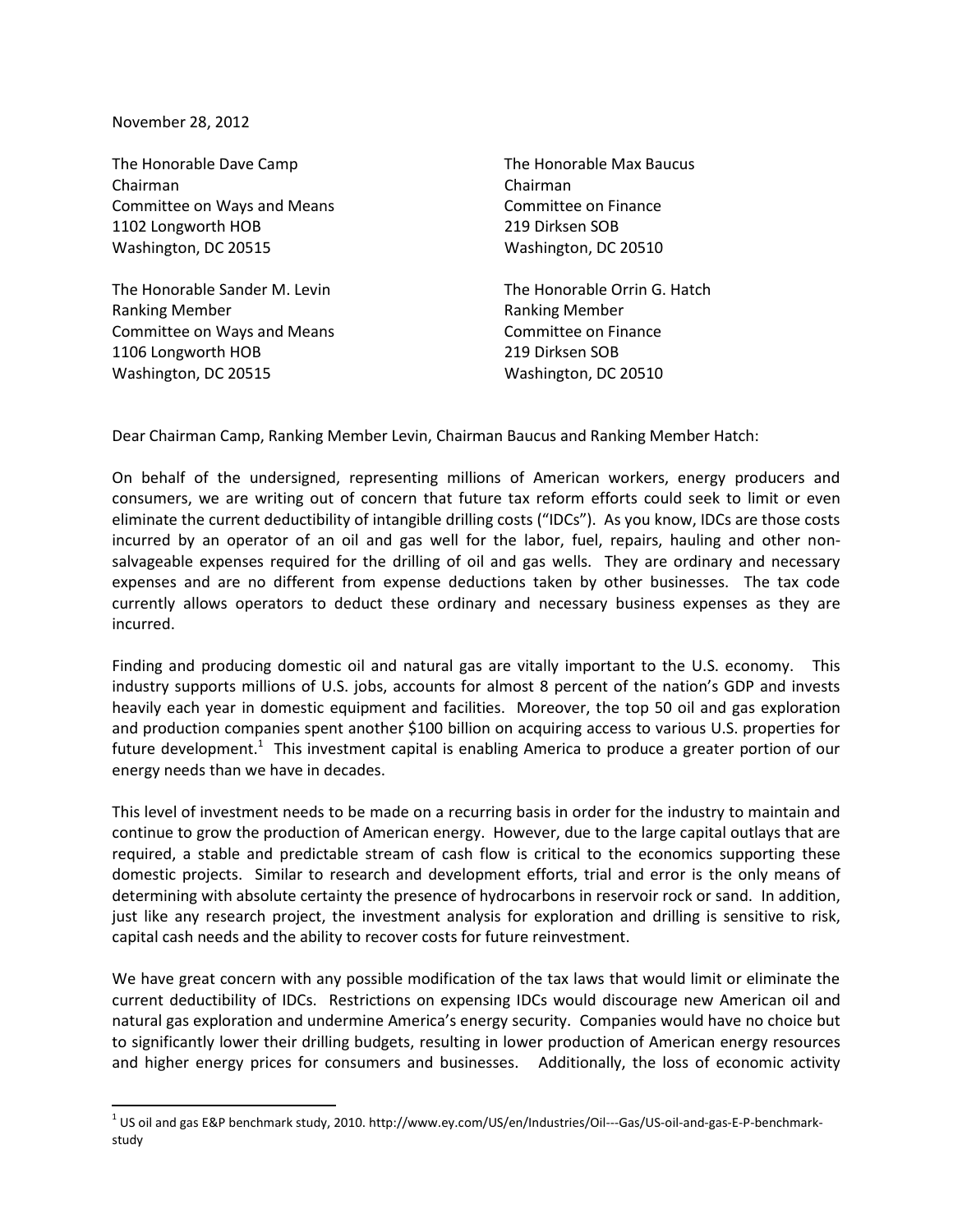associated with changes to the current deductibility of IDCs could result in less revenue to the federal government. The \$87 million in daily rent, royalty, lease, and tax payments this industry makes could greatly be reduced. New investment in American energy is critical to meeting future energy demand, boosting U.S. energy security, and protecting and creating jobs.

The companies that would be impacted by any modification of the current deductibility of IDCs don't stop at investing in America's infrastructure; they invest in America's workforce as well. During the economic recession, as the U.S. economy was struggling to find its footing, the oil and natural gas industry was there to provide stability in an otherwise uncertain economy. From the start of the recession (roughly 2006 through 2011), the US oil and natural gas industry directly created 119,511 jobs (a growth of 13 percent). When compared to other sectors which lost over 4.5 million jobs (a decline of 20 percent), the industry continued to do its part. It does not just provide employment; it provides high wages as well. The average annual non-service station salary for the industry in 2011 was \$92,645. When compared to the average private-sector salary nationwide of almost \$48,000, the oil and natural gas industry provides 93 percent higher wages. This isn't a year-by-year fluke. During this same recessionary period from 2006 to 2011, the wages in the industry grew by over 20 percent.

Tax reform should foster economic health and job creation. A limitation of the current deductibility of ordinary and necessary business expenses for companies engaged in the exploration and production of domestic natural gas and oil resources would have the opposite effect. We encourage you to oppose any movement to change the treatment of IDCs.

Thank you for your attention to this matter. We all look forward to working with you moving forward.

Sincerely,

V. Bruce

V. Bruce Thompson Barry Russell President **President** 

2010/2 Coleman

Dorothy Coleman David Holt Vice President, Tax and Domestic Economic Policy President National Association of Manufacturers **Consumer Energy Alliance** 

Brian J. Petty Chris Cragg Executive Vice President – Government Affairs Chairman International Association of Drilling Contractors Petroleum Equipment Suppliers Association

American Exploration & Production Council Independent Petroleum Association of America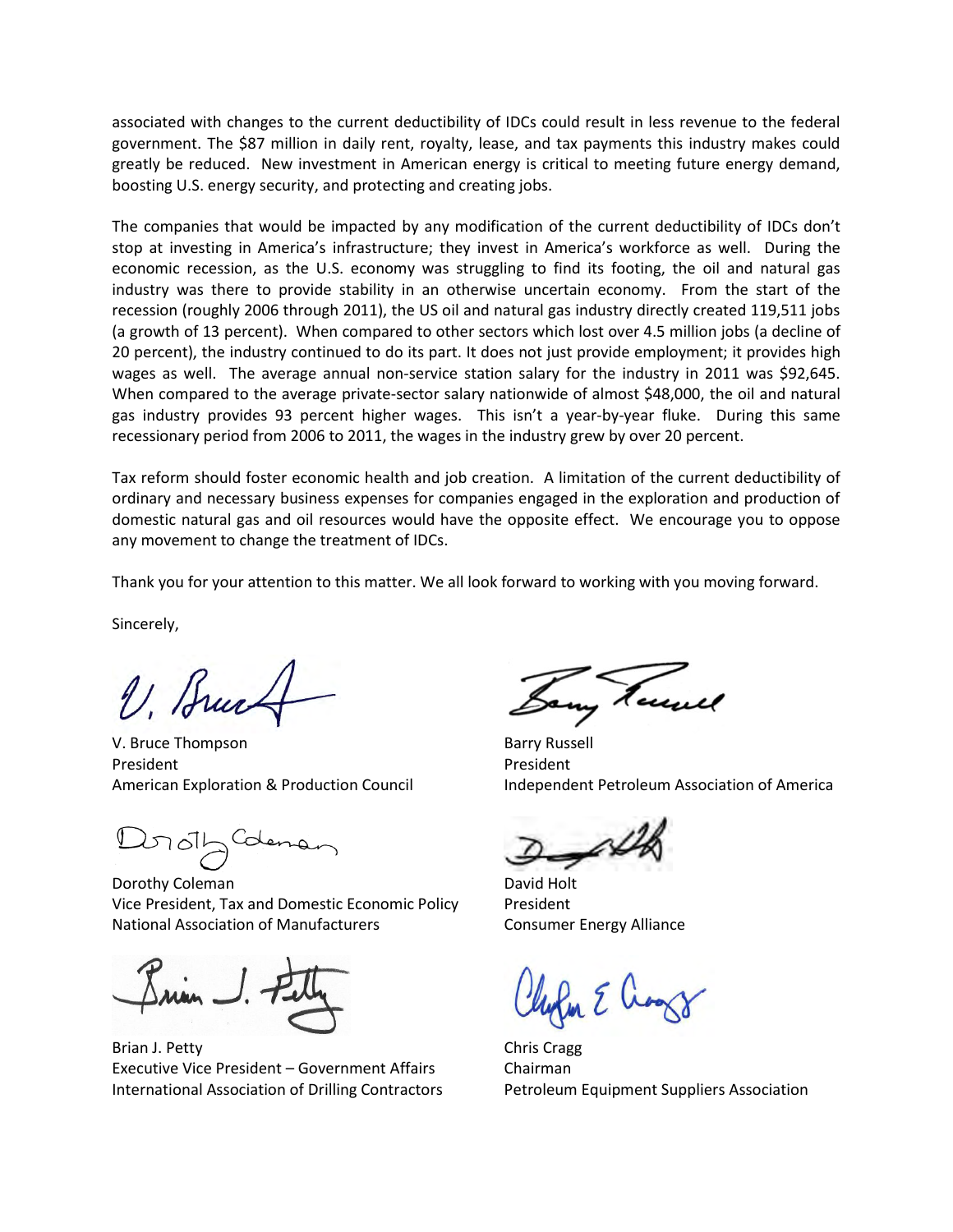Vandall Fifty

Randall Luthi **Kenny Jordan** President **Executive Director** 

Jack Gerard **R. Skip Horvath** President & CEO President

Regina Hopper **Albert Modiano** President & CEO President America's Natural Gas Alliance US Oil & Gas Association

David Sikes **Kathryn Z. Klaber** Kathryn Z. Klaber President President President National Association of Royalty Owners Marcellus Shale Coalition

Jerry R. Simmons Tim Wigley Executive Vice President **President** President Royalty Owners & Producers Educational Coalition Western Energy Alliance

J. Kelly Robbins **Doug Flanders** Arkansas Independent Producers Colorado Oil & Gas Association & Royalty Owners Association

Emin

National Ocean Industries Association Association of Energy Service Companies

American Petroleum Institute **Natural Gas Supply Association** 

Executive Vice President **Director of Policy & External Affairs**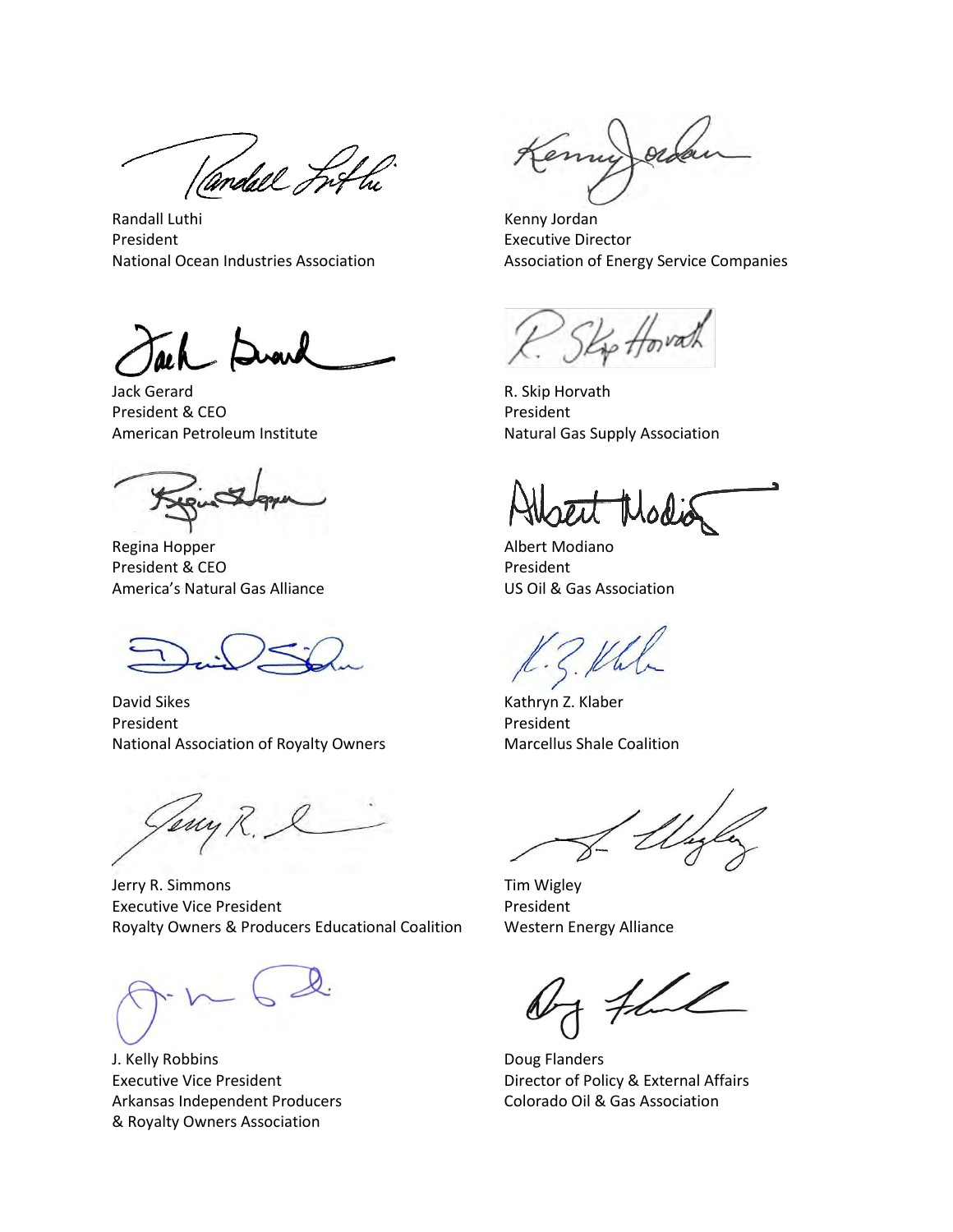Swarf P. Cross

Edward P. Cross Charlie Smith President **Chief Executive Officer** Chief Executive Officer Kansas Independent Oil and Gas Association Indiana Oil & Gas Association

Don G. Briggs **David A. Galt** President **Executive Director** 

Ron Ness Thomas E. Stewart President **Executive Vice President** North Dakota Petroleum Council **Casa Association** Ohio Oil and Gas Association

Mike Terry **Lou D'Amico** President **President Acceptance President & Executive Director** Oklahoma Independent Petroleum Association Pennsylvania Independent Oil and Gas Association

alex Mills

Alex Mills Edwin Longanecker President President President

Jooney

Robert Looney **Lee J. Peacock** President President President

Charles E SA

Bal

Louisiana Oil & Gas Association **Montana Petroleum Association** 

Edwin Imganech

Texas Alliance of Energy Producers Texas Independent Producers & Royalty Owners

tacock

Texas Oil & Gas Association Utah Petroleum Association